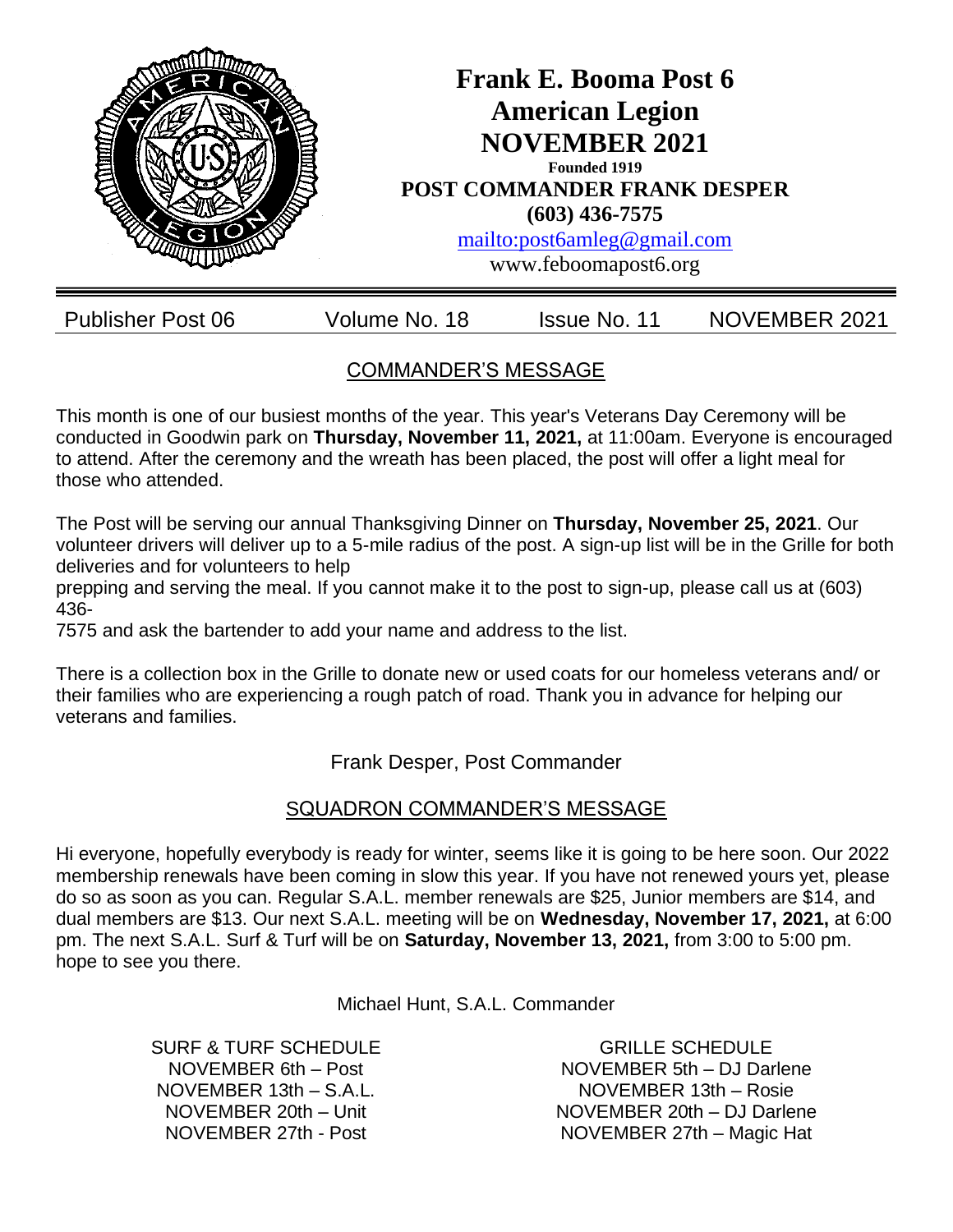### STEWARD'S MESSAGE

I hope everyone had a wonderful Halloween!! I would like to thank everyone for coming to our Annual Costume Party! There were some great costumes. I also would like to thank everyone for coming and supporting the post during our band nights. Last month we had Magic Hat and Classic Invasion was playing for our Halloween Party. Now it is time to get ready for Thanksgiving! So, if anyone would like to volunteer to either help cook, serve, or deliver food to people that cannot make it out, there is a sign-up sheet by the bar.

We will be having the infamous band **Rosie** playing here on **Saturday November 13, 2021**, and **Magic Hat** will be back on **Saturday, November 27, 2021**. Both bands will be playing from **7 p.m. to 11 p.m**. So please, come on over and check out these amazing bands, you will not be disappointed!! It is time to get out of the house and enjoy some music and dance the night away! See you all there!!!!

We will be having our **Trivia Night** on **Friday, November 12, 2021 & November 26, 2021,** starting at **7 p.m.** Please bring your friends and your thinking caps. It is a fun time with great people. Cash prizes for 1st & 2nd place. And of course, we have our weekly **Surf & Turf** on Saturdays, starting at **3 p.m.** DJ Darlene will be hosting **Karaoke** on **Friday, November 5, 2021 & Saturday, November 20, 2021,** from **7 p.m. to 11 p.m.** I hope to see everyone at these events.

We will be serving **Thanksgiving Dinner** from **noon to 3 p.m.** or until the food runs out, on **Thursday, November 25, 2021**. So, if you would like to reserve a dinner, please call ahead so we make sure we save a plate. I hope everyone has a great month and are staying safe!

#### Sondra Cordero, Grille Steward

#### PRESIDENT'S MESSAGE

Hello Ladies: Welcome to Fall....I have just a few reminders this month. There is a box at the Legion for the Food Pantry collection. We do have some items in the box but would like to see a lot more. Thanksgiving is coming and extra food for residents will be appreciated. Food Pantry's shelves always need to be filled. So, please donate. Thank you. Our next Unit meeting is **Thursday, November 11, 2021,** at 6:00pm. Christmas will be a topic of discussion for children and Military families. If you did not attend the Halloween Party, you missed a fun night and a great band. Thank you to all the ladies who worked hard to organize this event. Karen Hemstrought won first prize as a "Money Laundry Machine". Karen always comes up with unique ideas. All the costumes were great. We will be collecting winter wear for shelters, etc. So, if you have any good jackets, hats, gloves/mittens for adults and children, look for the collection box. Socks are always needed, too. Thank you. Any questions or concerns, please call me. Hope you all have a great Thanksgiving.

If you know of any Unit member who is sick or had a death in the family, please let me know so we can send a card.

Judi Fountas, Unit President